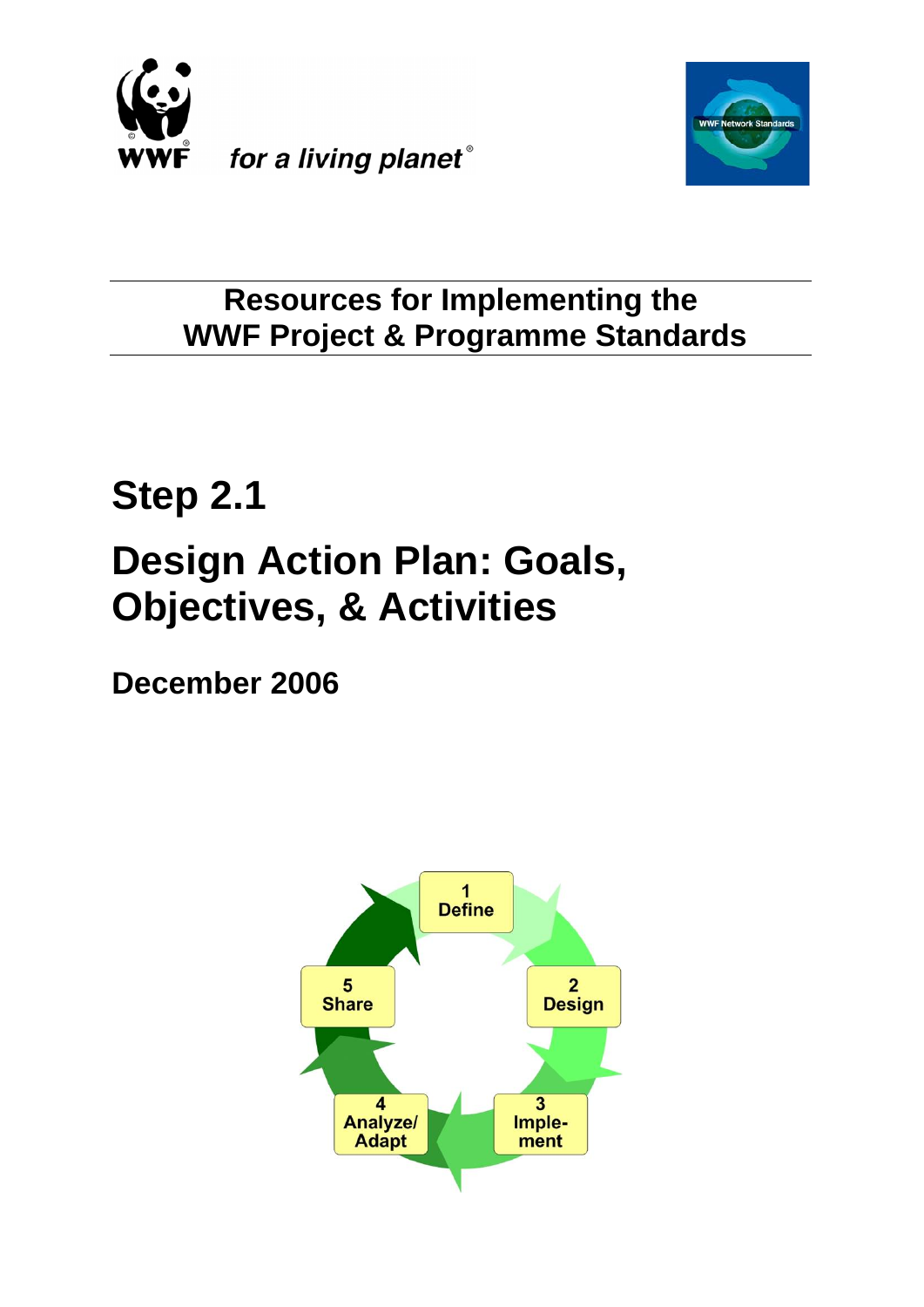



## **Step 2.1 Design Action Plan: Goals, Objectives, & Activities**

## **Contents**

 $\overline{\phantom{a}}$ 

This document is intended as a guidance resource to support the implementation of the *WWF Standards of Conservation Project and Programme Management.* Although each step in these *Standards* must be completed, the level of detail depends on the circumstances of individual projects and programmes. Accordingly, each team will have to decide whether and to what level of detail they want to apply the guidance in this document.

This document may change over time; the most recent version can be accessed at: [https://intranet.panda.org/documents/folder.cfm?uFolderID=60978](https://intranet.panda.org/documents/folder.cfm?uFolderID=60979)

**Written and edited by:** Foundations of Success, Will Beale (WWF-UK)

Please address any comments to Sheila O'Connor [\(soconnor@wwfint.org](mailto:soconnor@wwfint.org)).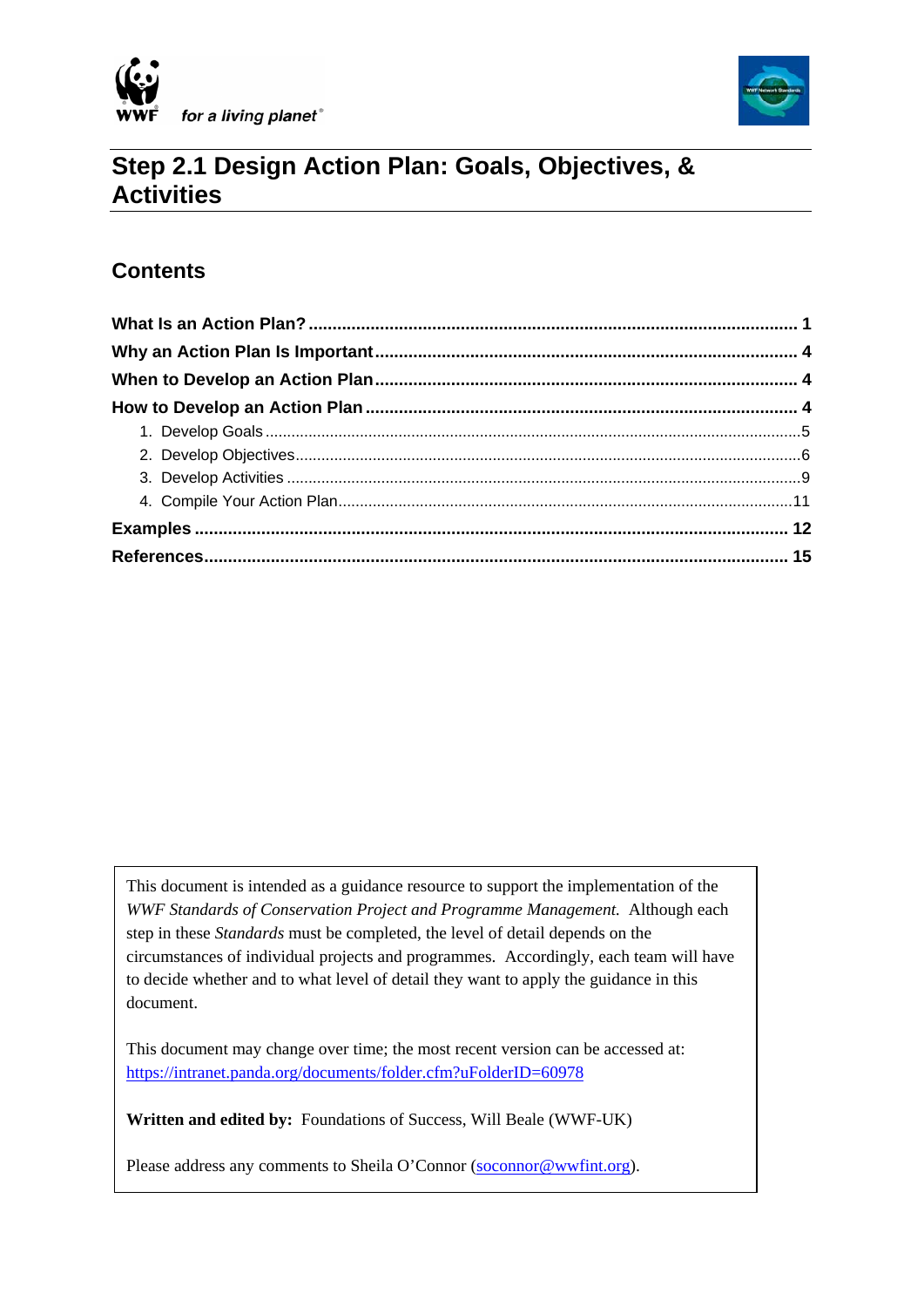## **Design Action Plan: Goals, Objectives, & Activities**

## <span id="page-2-0"></span>**What Is an Action Plan?**

Once you have described the basic parameters for your project, the next step is to design the specific interventions you will undertake to achieve conservation. In particular, this step involves specifying your project's goals and objectives and developing the activities that you will undertake to achieve them (together, your goals, objectives, and activities comprise your Action Plan).

The following are definitions and criteria for some of these key terms:

**Goal** – A goal is a specific statement detailing a desired impact of a project. It should be ambitious and yet realistic. A good goal meets the following criteria

- **Linked to Targets:** Directly associated with one or more of your biodiversity targets
- **Impact Oriented:** Represents the desired future status of the target over the long-term
- **Measurable:** Definable in relation to some standard scale (numbers, percentage, fractions, or all/nothing states)
- **Time Limited:** Achievable within a specific period of time, generally 10 or more years
- **Specific:** Clearly defined so that all people involved in the project have the same understanding of what the terms in the goal mean

Goals are linked to your project's biodiversity targets and represent the desired status of these targets over the long-term. See Box 1 in [Basic Guidance on Biodiversity Targets](https://intranet.panda.org/documents/folder.cfm?uFolderID=60976) for more detail.

**Objective** – An objective is a specific statement detailing a desired accomplishment or outcome of a project, such as reducing a critical threat. A good objective meets the following criteria:

- **Outcome Oriented:** Represents necessary changes in critical threat and opportunity factors that affect one or more biodiversity targets or project goals
- **Measurable:** Definable in relation to some standard scale (numbers, percentage, fractions, or all/nothing states)
- **Time Limited:** Achievable within a specific period of time, generally 3-10 years.
- **Specific:** Clearly defined so that all people involved in the project have the same understanding of what the terms in the objective mean
- **Practical:** Achievable and appropriate within the context of the project site, and in light of the political, social and financial context.

Objectives are linked to specific threats and opportunities that your project has identified and specify the desired condition of these factors that you would like to achieve in the short and medium-term. If the project is well conceptualized and designed, realization of a project's objectives should lead to the fulfilment of the project's goals and ultimately its vision. Together, your goals and objectives represent what you need to accomplish, and as such, become the benchmarks against which you will gauge the progress of your project

**Activity** – An activity is a specific action or set of tasks undertaken by project staff and/or partners to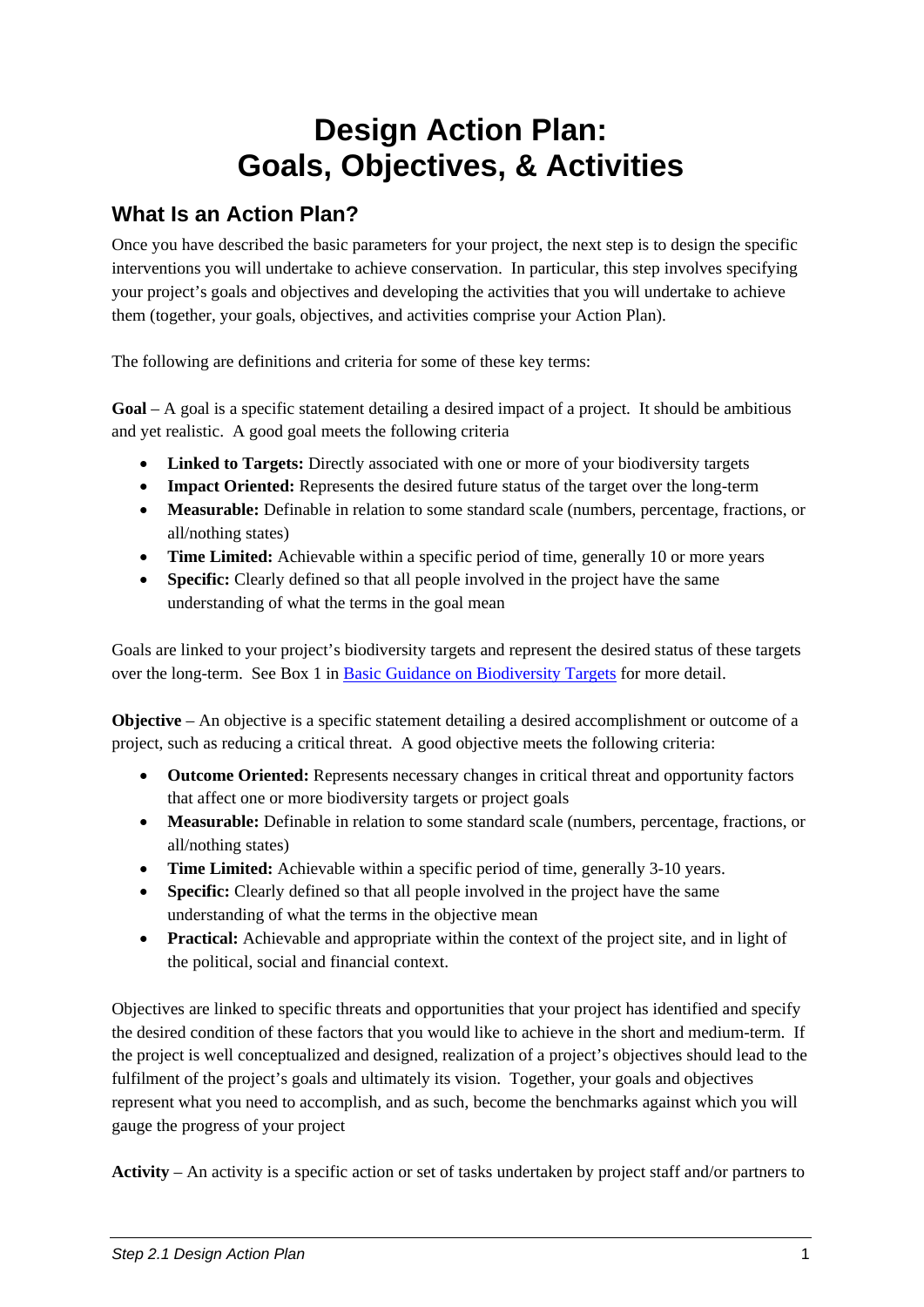reach one or more objectives. Descriptions of these activities can range in scope from broad strategies to much more specific actions used to accomplish each strategy. A good activity meets the following criteria:

- **Linked:** Directly related to achieving a specific objective
- **Focused:** Outlines specific tasks that need to be carried out
- **Feasible:** Accomplishable in light of the project's resources and constraints and the political, social and financial context
- **Appropriate:** Acceptable to and fitting within site-specific cultural, social, and biological norms

Often, project teams – particularly those managing larger projects – also find it useful to use the umbrella word "strategies" to refer to broader courses of action that include several activities. Going the other direction, each activity can also be broken down into more specific "tasks" – this takes place during the development of a workplan in Step 3.1 of this process (see [Basic Guidance for Workplans](https://intranet.panda.org/documents/folder.cfm?uFolderID=60981) [and Budgets\)](https://intranet.panda.org/documents/folder.cfm?uFolderID=60981).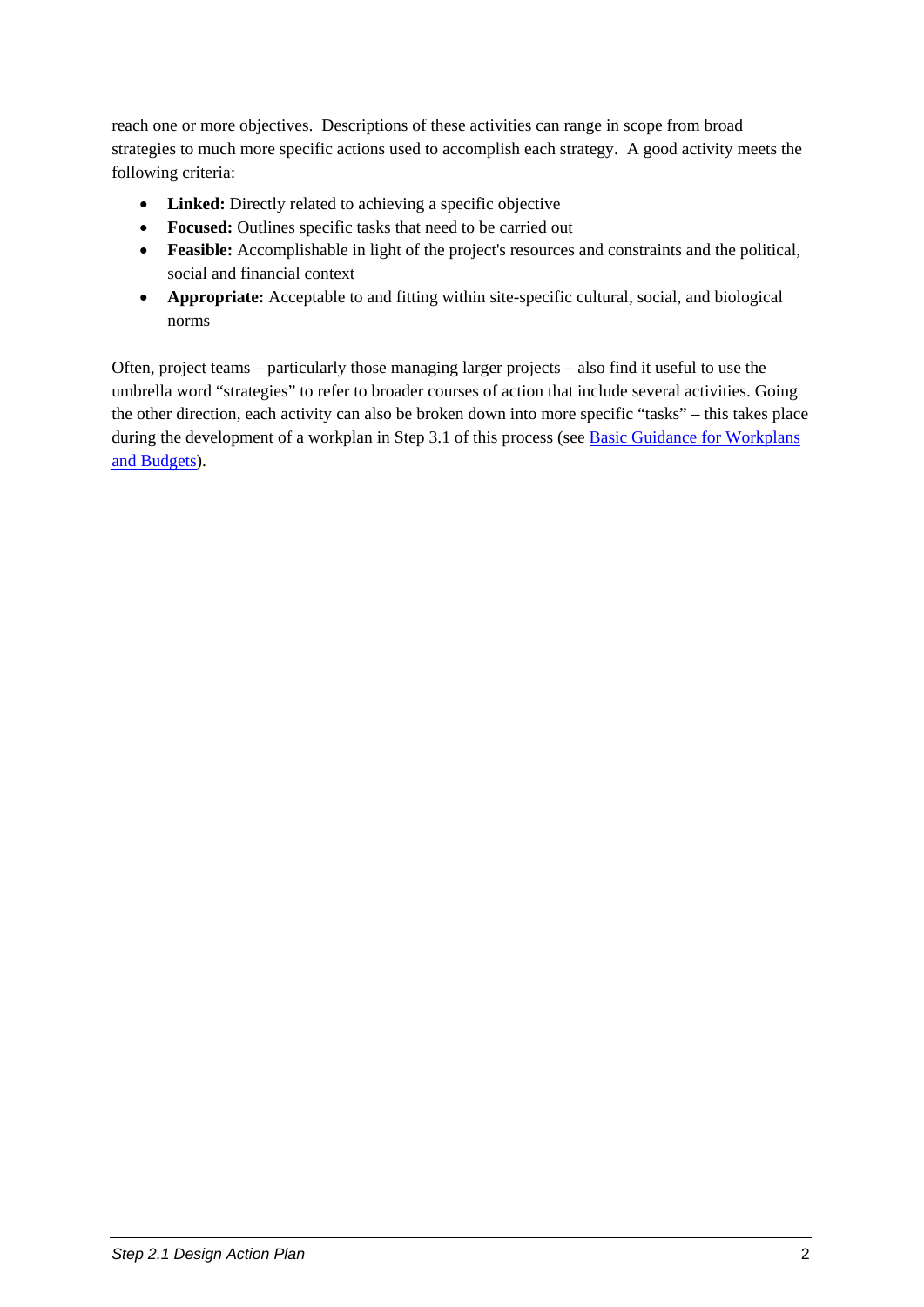#### **Box 1. Magnification of Results and Achieving Sustainability of Your Project**

Many WWF programmes, especially those for large-scale landscapes and ecoregions, try to address multiple drivers of environmental change at local, subnational, national, and international levels. As a consequence, programmes often need to develop linked or *vertically-integrated* strategies that magnify the effects of a project by influencing behaviours, policy processes, and institutions at these multiple levels. WWF's diversity, global outreach, and international character give us unique potential to achieve such links and thus maximize our effectiveness across a local to global spectrum – a process called "magnification." When building your action plan you should think not only about magnification but also about engaging key stakeholders in the conservation process so that you can enhance the sustainability of your work over the long-term. Some of the highest leverage actions will contribute to both magnification and long-term sustainability. Although not required of all projects, some principles for improving magnification and sustainability include:

- **Select Strategies That Benefit Stakeholders and Key Partners** A conservation strategy that also delivers wider socioeconomic value to key stakeholders will be more readily adopted. By identifying strategies that offer one or more key partners a positive return for their engagement in your project, you may help to ensure their adoption of your strategies (magnification of your results) and/or their longer term engagement in the project (an element of long-term sustainability). For more information on socioeconomic valuation see the Basics section on the [Biodiversity Economics website](http://biodiversityeconomics.org/library/basics/index.html). For more on partnerships see [3.4 Partnerships and Partnership](https://intranet.panda.org/documents/folder.cfm?uNC=36478051&uFolderID=60984https://intranet.panda.org/documents/folder.cfm?uNC=36478051&uFolderID=60984)  [Management Arrangements.](https://intranet.panda.org/documents/folder.cfm?uNC=36478051&uFolderID=60984https://intranet.panda.org/documents/folder.cfm?uNC=36478051&uFolderID=60984)
- **Demonstrate Good Practices** Real examples of successful projects or good practices provide models that can then be adopted by other practitioners (for example, other NGOs, government agencies), thus magnifying the impact of your work.
- **Promote Vertical Integration** Project teams should make a deliberate effort to create links among local, subnational, national, and international strategies in order to leverage change at each level. For example, local efforts to conserve forested habitat for endangered species can be enhanced by linking these efforts to international efforts to promote sustainable forest practices. Vertical integration is relevant from the bottom up, as well as the top down. As simple examples:
	- $\circ$  Bottom-up a local demonstration project or good practice example is accepted and adopted by a government or private sector partner.
	- $\circ$  Top down creation of supportive policy at the national or international level allows strategies to be employed locally that would otherwise be very difficult.

For more information see [Linking Policy and Practice.](https://intranet.panda.org/documents/folder.cfm?uFolderID=60978)

• **Coordinate Advocacy, Communication, and Programme Work**. Project, communication, and policy staff need to work together from the start to identify how actions, communications, and policy can contribute to programmatic goals. (For more on communications strategy, see [Conservation Strategies: Awareness and Communications](https://intranet.panda.org/documents/folder.cfm?uFolderID=60978). See also Advocacy and Lobby module from WWF College).

**(Adapted from WWF-NL Strategic Principles of Conservation (2007) and Linking Policy and Practice in WWF-UK (June 2006)).**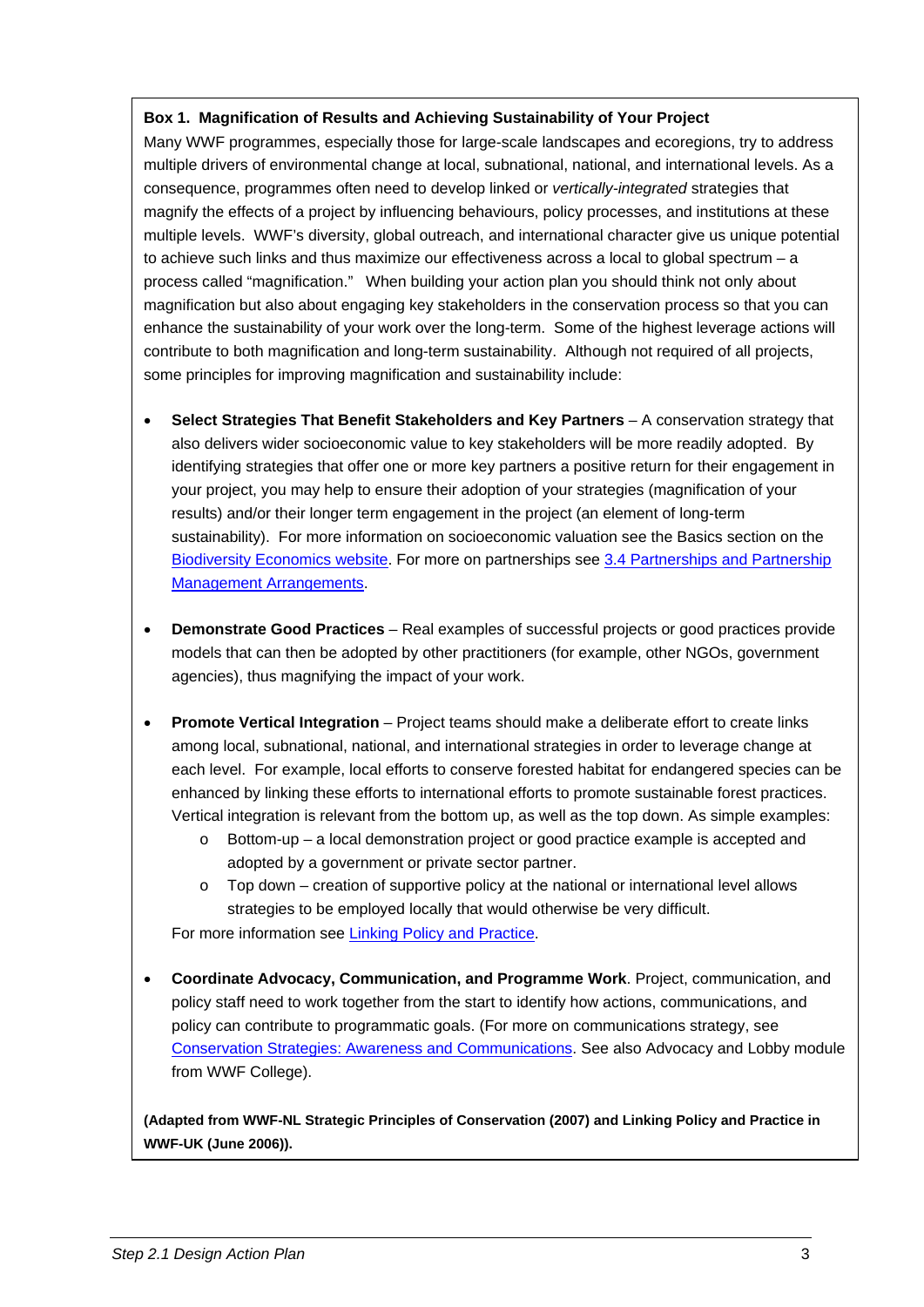## <span id="page-5-0"></span>**Why an Action Plan Is Important**

Well defined goals and objectives provide an explicit and shared understanding of your project and keep your project team members focused on what you ultimately want to achieve. Without them, it is far too easy to get side-tracked by other opportunities that do not directly contribute to what your project is designed to achieve. Everything seems (and often is) important, but constraints on time, money, and other resources will also limit what you can reasonably accomplish. Your goals and objectives (derived your threat ranking and understanding of major opportunities) indicate where you should take action to achieve the greatest results.

Well defined goals and objectives also focus monitoring efforts. Too often, project staff approach monitoring as if it were a fishing expedition – collecting as much information as they can but without a clear idea of how it will be used. In addition, methods and tools for conducting monitoring are often much more complicated and sophisticated than need be. Well defined goals and objectives tell you exactly what you need to monitor.

Activities are important because they are what you are going to do to reach your project's goals and objectives. It is very important that the activities are *strategic*. You don't want to pick just any activity; you want to choose those *strategic* activities that will help you counter the greatest number of threats, take advantage of the greatest number of opportunities, and/or most effectively use the resources and skills your project team and organization have to offer.

### **When to Develop an Action Plan**

You will first develop your action plan in Step 2.1 of the Design Phase of the WWF Standards, although earlier steps will help prepare you to develop an action plan that is strategic. Your action plan is important for subsequent steps though. You will use your goals and objectives for designing your monitoring plan (Step 2.2) and for the Analysis and Adapt Phase (Step 4), when you will try to determine to what extent you have been able to achieve your goals and objectives and why you have seen progress or lack thereof. They will also be important inputs for the feedback and evaluations step (5.3), as they provide evaluators with criteria against which to measure the progress of your project.

## **How to Develop an Action Plan**

To develop your goals, objectives, and activities, it is useful to start with the situation analysis that you developed in Step 1.4 (or the conceptual model used to portray the results from the situation analysis). Especially for large scale programmes, actions will often include policy and field activities, reflecting the identification of issues at local, subnational, national and international levels from the Situation Analysis (See Box 1). [Figure 1](#page-6-1) provides an example of a conceptual model from a realworld WWF marine island site with boxes indicating where you would place goals. Under the objectives section, we describe how you will build off this conceptual model to identify activities and develop results chains that will also assist you in identifying your objectives.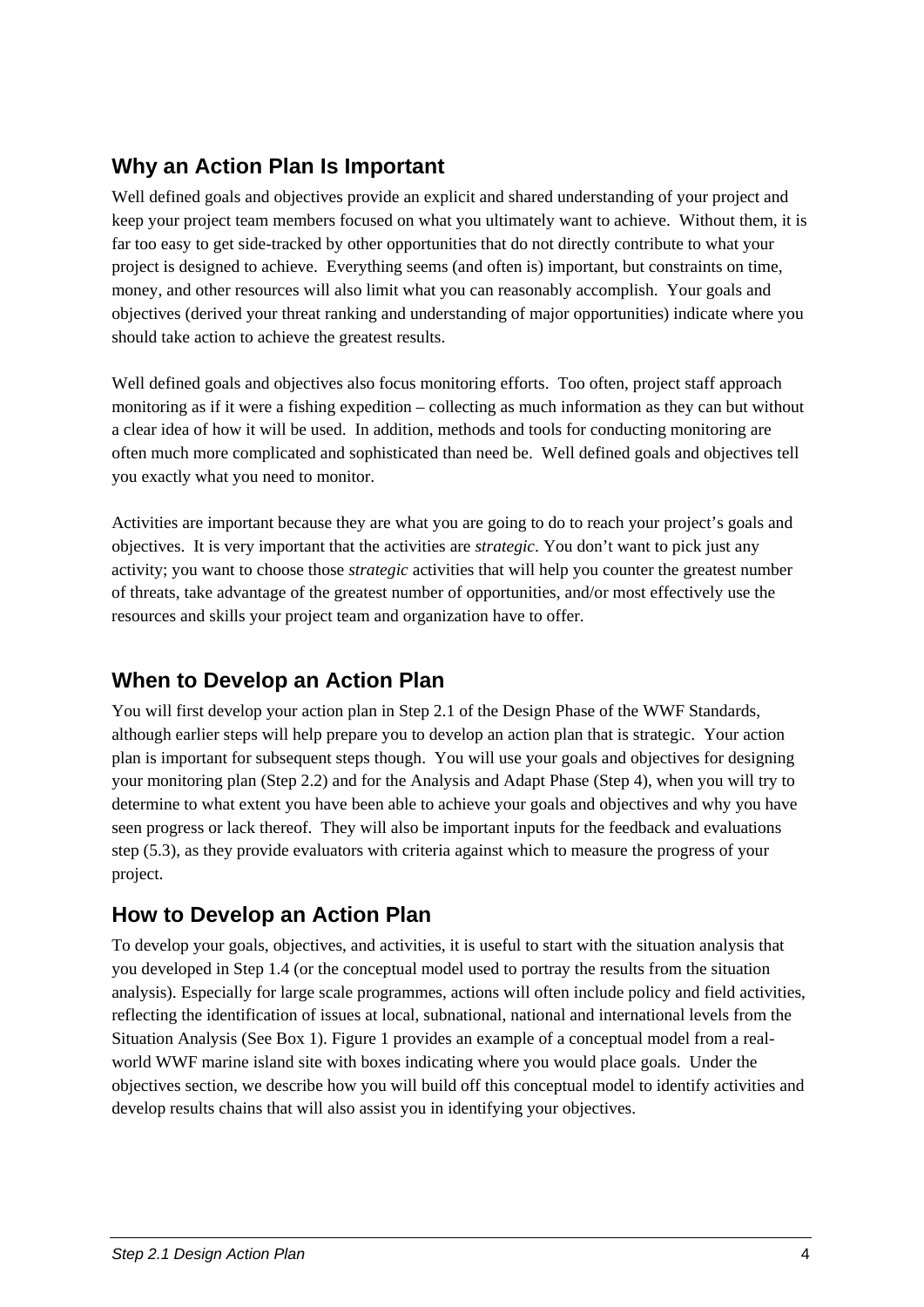<span id="page-6-1"></span><span id="page-6-0"></span>



### **1. Develop Goals**

Goals are statements about the eventual desired state of your targets and each biodiversity target should have a goal (see [Figure 1](#page-6-1)). Thus, the first criterion for a good goal is that it is *linked to a biodiversity target.* To begin developing a goal then, you should select one of your targets and write a draft statement of how you want that particular target to be in the future. For example, looking at the marine island conceptual model, you might write a goal for your rocky reef targets:

#### *Draft Goal Version 1: Rocky reefs protected at our site.*

Using this draft statement, apply the remaining criteria for a good goal (you have already satisfied the first criterion of *linked to a biodiversity target*)*: impact-oriented, measurable, time-limited, and specific*.

Perhaps the most challenging of these criteria to apply is *impact-oriented* which refers to the desired future status of the target over the long-term. With biological targets, the desired future status generally refers to the "health" of the target over time (technically speaking, the viability of species populations or the integrity of habitats). In some cases, it may be fairly obvious as to what the desired status of the biodiversity target should be. In other cases, you may have to work with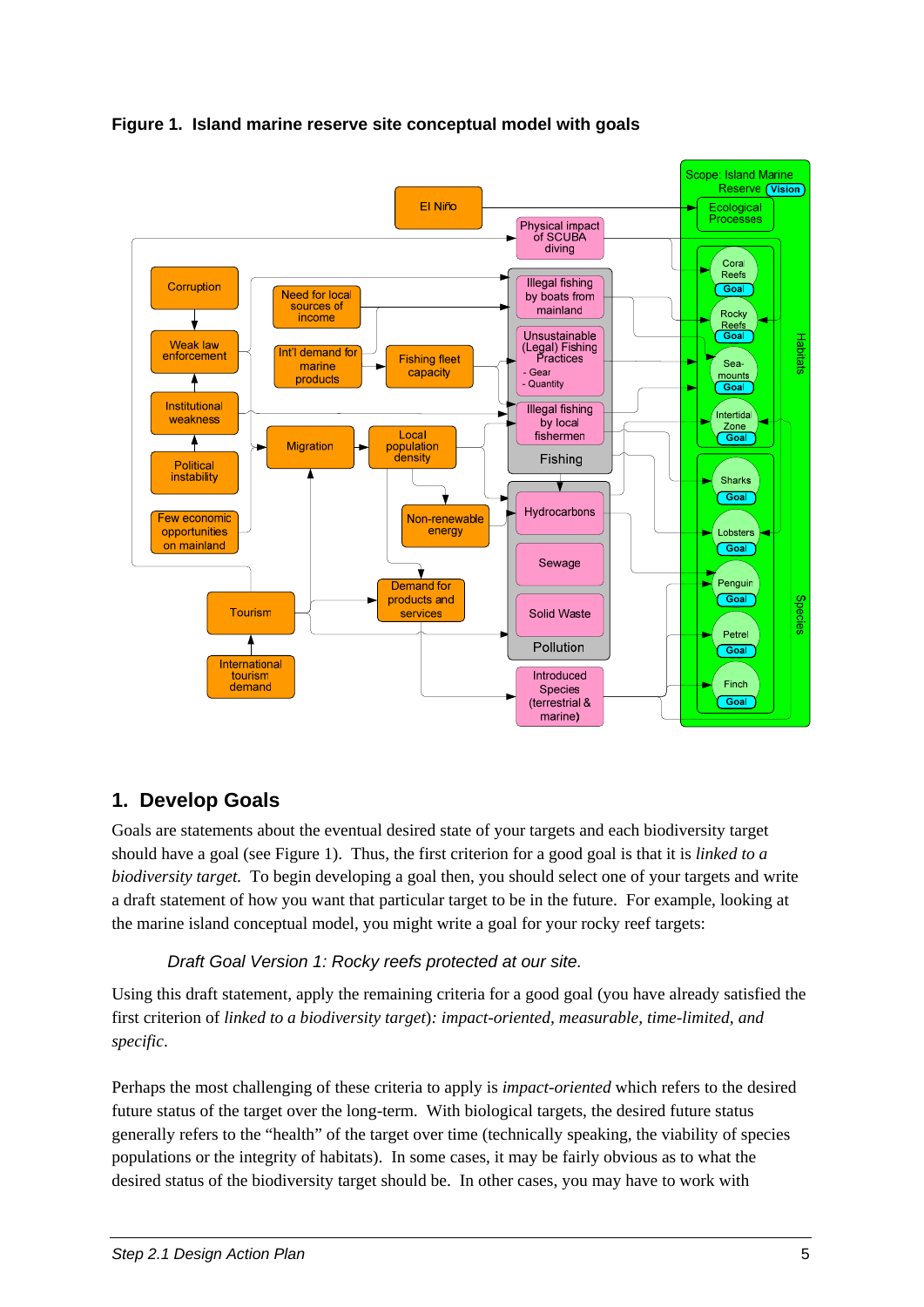<span id="page-7-0"></span>experienced biologists to determine the key ecological attributes and associated indicators that you will use to define viability or integrity for the target (see the [Basic Guidance on Biodiversity Targets](https://intranet.panda.org/documents/folder.cfm?uFolderID=60976) as well as the TNC material cited in the references if you want more details about key ecological attributes and viability analysis).

Returning to the above example, you may note that your draft goal is not measurable, time-limited, or specific – and only mildly impact-oriented. Your next iteration might look like:

#### *Draft Goal Version 2: 100% of the rocky reef habitat in the northern bioregion and at least 25% in the western bioregion are protected.*

Reviewing your criteria, you can see your goal now meets the additional criteria of impact-oriented (100% in the northern region and at least 25% in the western are protected) and more specific (regions and percentages are provided). But, you realize it still is not time limited and could be made more specific. A final iteration of your goal might look like:

*Draft Goal Final Version: 100% of the rocky reef habitat in the northern bioregion and at least 25% in the western bioregion will contain healthy populations of key species.\** 

\* Healthy populations of species at the top of the food chain, such as cod and sharks, and an abundance of other key species, such as lobster, black coral, etc.

This final version, while much improved, will eventually need some additional work by the project team. For example, they will need to make a complete list of what key species they will consider. They will also need to define what "healthy populations" and "abundance" are. In this particular case, the team came up with this goal with the understanding that they would need to refine it once they were able to talk with biologists and get a better understanding of what they should be striving to achieve.

## **2. Develop Objectives**

Referring back to the criteria for objectives, you will see that your objectives should represent necessary changes in critical threat and opportunity factors affecting your targets. Deciding where exactly to place your objectives can be a challenge. A well-developed conceptual model can provide you with some guidance of what are your critical factors – factors where you will want to develop at least some objectives. Ideally, however, you want to get much more specific than the general relationships portrayed in your conceptual model. One tool for doing this is a results chain (see [Basic](https://intranet.panda.org/documents/folder.cfm?uFolderID=60978)  [Guidance on Results Chains](https://intranet.panda.org/documents/folder.cfm?uFolderID=60978) for a more comprehensive description of results chains and how to develop them). A results chain builds off of your conceptual model – converting factors (orange and pink boxes in [Figure 1](#page-6-1)) to results (blue and purple boxes in [Figure 2\)](#page-8-0) and expanding the detail from your conceptual model to show the logical sequence linking your activities to your targets. You can only develop a results chain once you have made an initial selection of your activities/ broad strategies (see section below). You would then use your results chain to identify critical results where you need to set objectives. The development of a results chain may lead you to conclude that, in some cases, you did not choose the best activities, and you may then decide to change your activities and revise your results chains.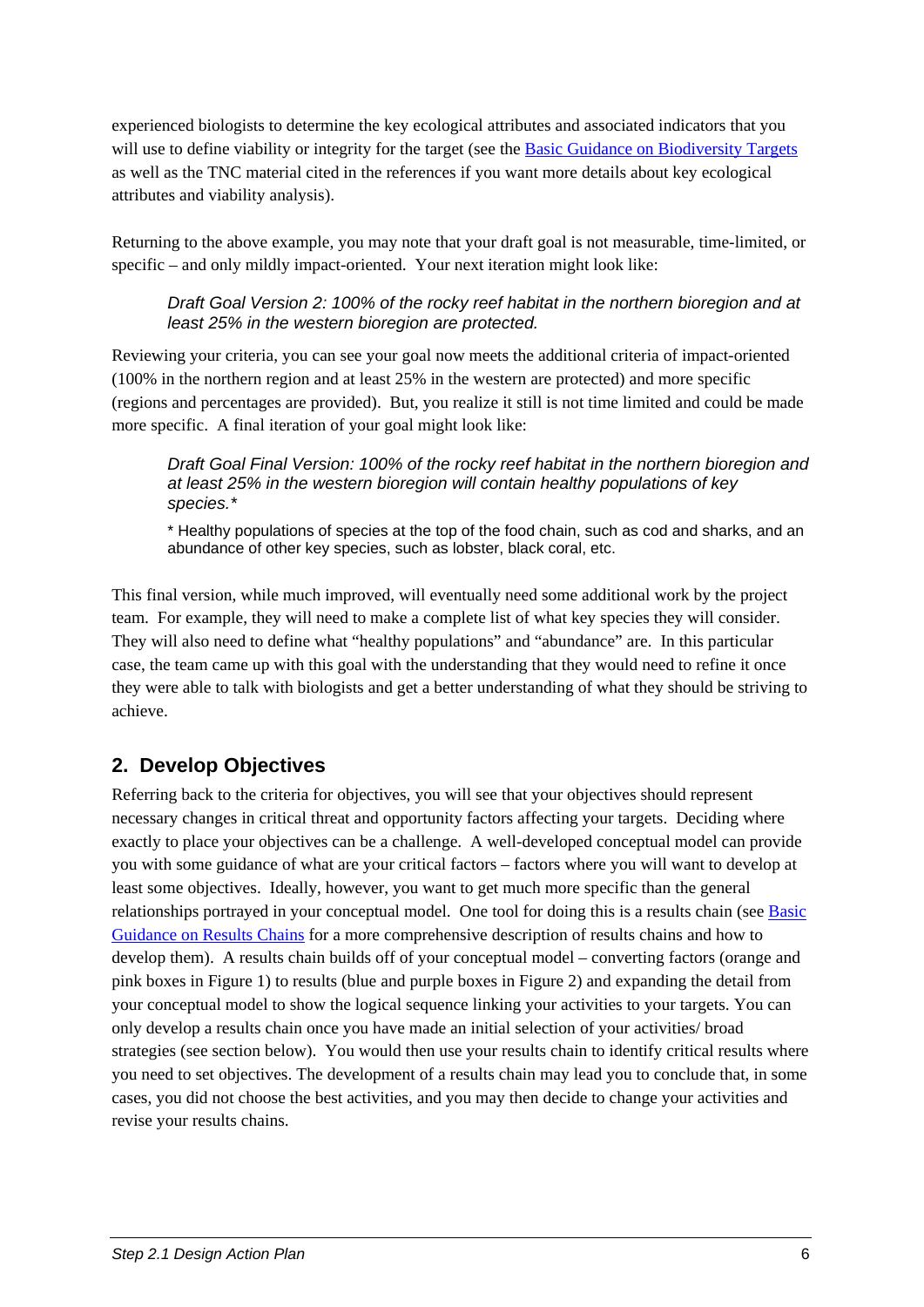<span id="page-8-0"></span>

#### **Figure 2. Island Marine Reserve Results Chain with Objectives**

Traditional Logical Framework Analysis is another generic tool used for setting objectives. For more information on Logical Framework Analysis, please see [Basic Guidance to Logical Framework](https://intranet.panda.org/documents/folder.cfm?uFolderID=60995)  [Analysis.](https://intranet.panda.org/documents/folder.cfm?uFolderID=60995)

Regardless of what method you use to determine where you should set your objectives, you will use the same process to develop draft objectives. You first need to determine what are the most important indirect threats and opportunities your project needs to influence in order to minimize your critical (direct) threats. As with a goal, you should then develop a draft objective and apply your criteria to refine it. For starters, going back to the real-world island marine reserve example, if your direct threat is unsustainable legal fishing practices and you are using a strategy to promote sustainable fishing techniques, you might have a critical result related to fishermen capturing pelagics using new techniques (Objective 2 in the results chain in [Figure 2](#page-8-0)). Your draft objective for this result might say:

#### *Draft Objective Version 1: Local fishermen use new fishing techniques.*

You know your objective already meets the first criterion (linked to a critical factor or result), but after reviewing your criteria, you can see that it needs further refinement. As a next step, you might modify your objective to say:

*Draft Objective Version 2: By 2007, artisanal fishermen in the marine island site use new fishing techniques.* 

Looking at your criteria, you see that your new draft objective is now time-limited (By 2007) and practical (you know that 2007 is realistic for achieving this). To a certain degree, it is outcomeoriented (use new fishing techniques), but you could be more specific by stating how many fishermen and what sort of fishing techniques. This would also help make the objective more measurable. The second draft objective is also more specific (artisanal fishermen in the marine island site), but you could make it even more specific (e.g., What type of fishing techniques? Which of the artisinal fishermen – all or a particular sub-group?). Taking into account all of these observations, your final objective might look like:

*Draft Objective Final Version: By 2007, all of the artisanal fishermen in the marine island site that have been trained in the use of alternative fishing techniques are using the new, sustainable fishing techniques and gear.*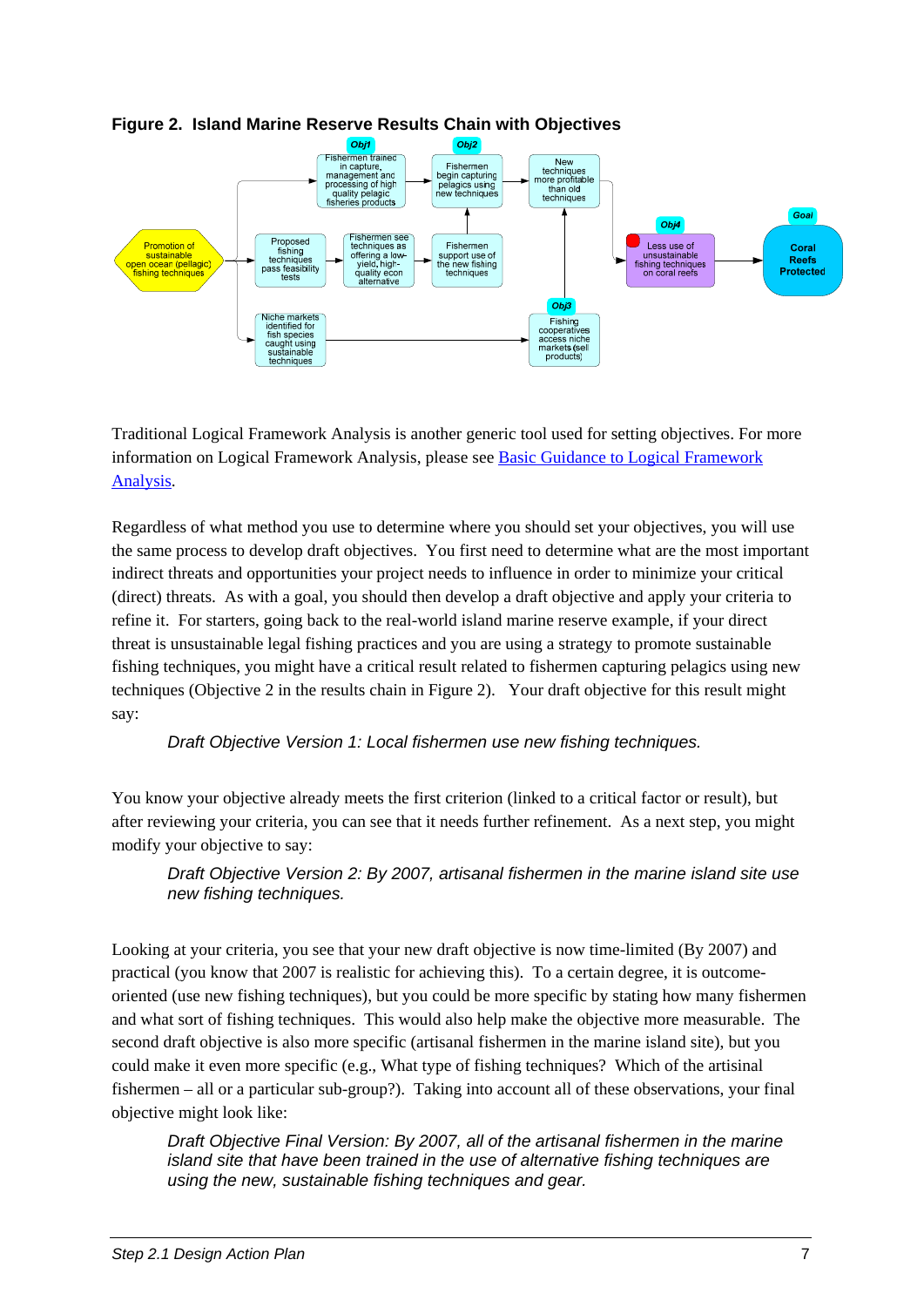#### **Box 2. Changemaker "Big Wins" – Making Conservation Contagious**

"Changemakers" is an approach that has been successfully used in a number of WWF programmes to help rapidly turn a programme strategy (action plan) into conservation achievement. Since many teams have found the approach valuable, it is outlined briefly here. However, it is important to keep in mind that this approach should not replace the strategic process of developing sound biodiversity targets, goals, objectives, etc. For more information on changemakers and big wins, contact Bronwen Golder [bgolder@vtr.net](mailto:bgolder@vtr.net) or Rob Soutter [RSoutter@wwfint.org](mailto:RSoutter@wwfint.org)

A **"big win"** is an objective that is capable of stimulating attention and leveraging commitment to an ambitious conservation agenda. A big win should:

- Represent, or contribute significantly to, a clear conservation outcome over the short term (within 18 months)
- Sit within a larger conservation context. (In many cases this means it should build directly on your action plan and one objective in particular).
- Be ambitious
- Inspire audiences, both internal and external
- Be capable of stimulating and leveraging further conservation success
- Have a champion, committed to making those changes happen

#### **Example of a big win:**

Objective: The Great Council of Chiefs and the Fiji Government jointly committed to establish a comprehensive network of permanent tabu areas (25,000 km2) across the Fiji Island Marine ecoregion by December 2005.

Some achievements:

- Declaration by Fiji Government to protect 30% of the inshore and offshore marine environment of Fiji by 2020 (40,000 km2, making it the worlds largest marine protected areas network)
- Creation of Great Sea Reef community managed MPA network (250,000 ha)
- Public commitment by the Fiji Government, Great Council of Chiefs, NGOs, and communities to marine conservation and sustainable natural resource management

The **changemakers process** uses case studies, peer review, planning strategies and communication tools to prompt and assist WWF teams to identify big win objectives. Teams are encouraged to look at the world differently – to see it not as an immovable, implacable place, but as a place that with the slightest push – in just the right place – can be "tipped" the way of conservation. Many teams have found that the process has helped them to shape their ideas, and that the positive thinking and energy generated have helped deliver rapid and positive change.

Changemakers:

- Adopt a "team" approach (multi-programme, multi-discipline)
- Identify and integrate policy mechanisms, opportunities and partnerships from day 1
- Engage partners from the outset (building trust and a desire to collaborate)
- Use high profile visits and events to leverage decisions and commitments
- Make outreach, communication and learning (across geographic and institutional borders) core business
- Use small investments  $(\$10 20,000)$  to catalyze action
- Identify champions, support their vision, and invest in their capacity.
- Hold everyone accountable to their "big wins" through monitoring.
- Support project teams with expertise from within or outside the WWF network.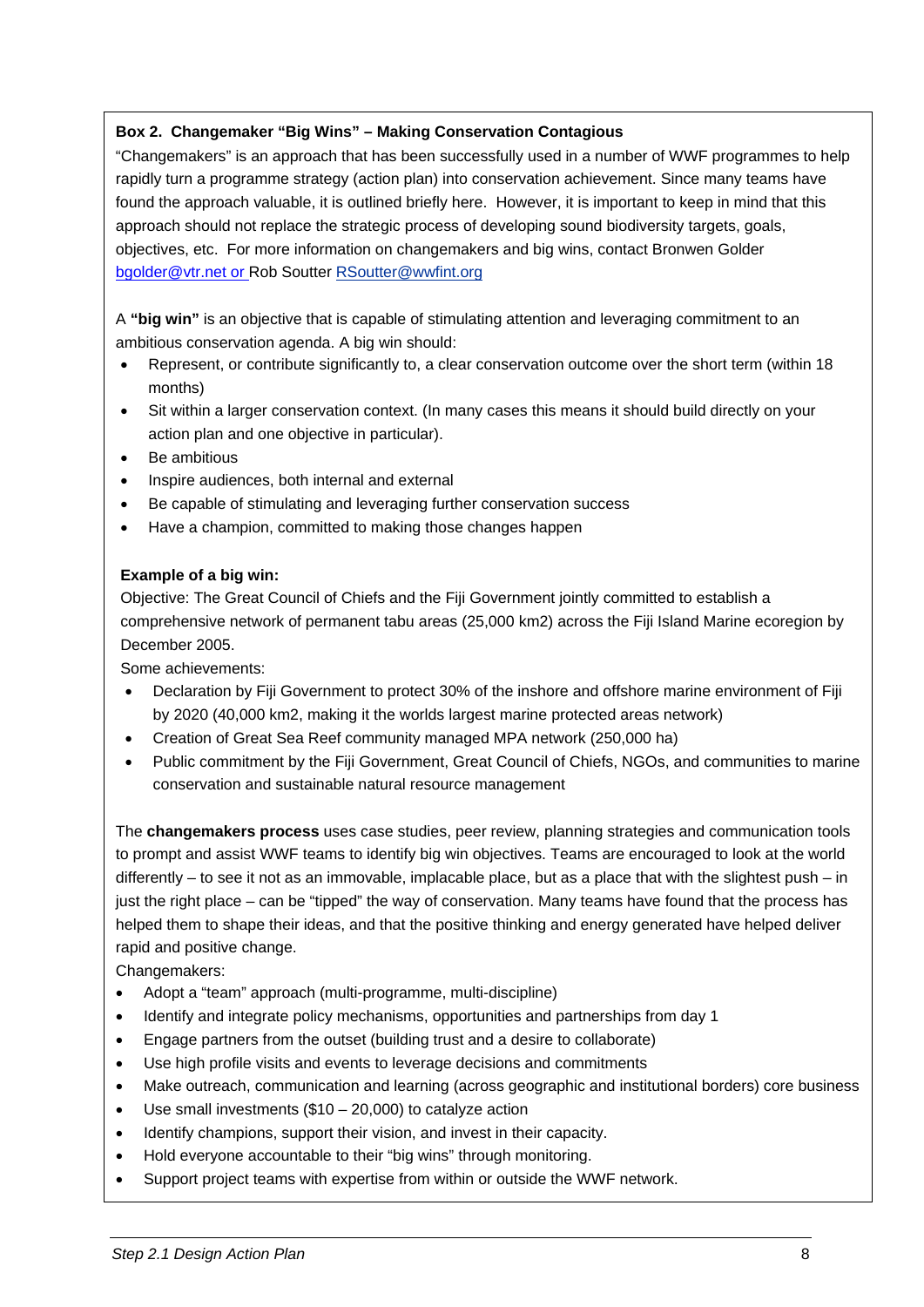## <span id="page-10-0"></span>**3. Develop Activities**

If you used results chains to help you develop your objectives, you have already thought about what your broad activities are going to be. As a general rule of thumb, you should determine your broad activities by considering your conceptual model (graphic or a text narrative) and/or results chain and looking for intervention points that will be strong entry points to affect your critical (direct) threats. These could be high leverage points where changing one factor would lead to changes in several other factors that affect multiple critical threats. Or they could be points where changing one factor would lead to a significant change in one or more factors affecting your most critical threat(s). An activity is an action you will take to change one or more of these factors.

In some project situations, it should be obvious which activity makes the most sense. In many other situations, however, you may need to brainstorm a list of options and then select which one makes the most sense (one good source to browse for ideas of different activities is the [IUCN - CMP United](http://conservationmeasures.org/CMP/Site_Docs/IUCN-CMP_Unified_Actions_Classification_2006_06_01.pdf)  [Classification of Conservation Actions\)](http://conservationmeasures.org/CMP/Site_Docs/IUCN-CMP_Unified_Actions_Classification_2006_06_01.pdf). If you do need to do the brainstorming, you could either discuss the strategies with your team, or if you want to be more formal about the decision process, do a ranking exercise using a four or five-point scale. Some recommended criteria for this ranking are:

- *Likelihood the activity will be successful:* The extent to which the activity under consideration is likely to be successful in countering the direct threat, given the conditions at your site. *(Note: This is a very important criterion and may be worth weighting to give it more importance in the overall ranking.)*
- *Feasibility of activity:* The extent to which your project team has or can easily access the skills and resources (political, financial, and human) needed to carry out this activity.
- *Cost of activity:* The financial cost of carrying out the activity. Even if skills and resources are available, you want to use them wisely. Sometimes, you can choose a activity that has a much lower cost but will yield the same or nearly the same results. *(Note: Be careful, this is an inverse ranking where the lowest cost receives the highest score and vice-versa)*
- *Gap or niche the activity would fill:* The extent to which your activity fills a gap not being addressed by another project. This may mean filling a gap by implementing an entirely new activity or filling a gap by providing additional resources to an existing activity implemented by another group or project.

Other criteria project teams have typically used include: fit with strategic priorities; potential for longer-term sustainability; likelihood of receiving stakeholder support; and compatibility with partner organizations' priorities. Which criteria you choose is ultimately a decision for your project team. In order to keep your task manageable, however, it is best to keep the total number of criteria you consider between three and five.

The following is an example of a ranking for different activities your project team might consider undertaking in order to address the key factors influencing your critical threats if you were working at the island marine reserve site. In this case, the project team is trying to deal with the threat posed by unsustainable but legal fishing techniques. The team brainstorms a few different activities: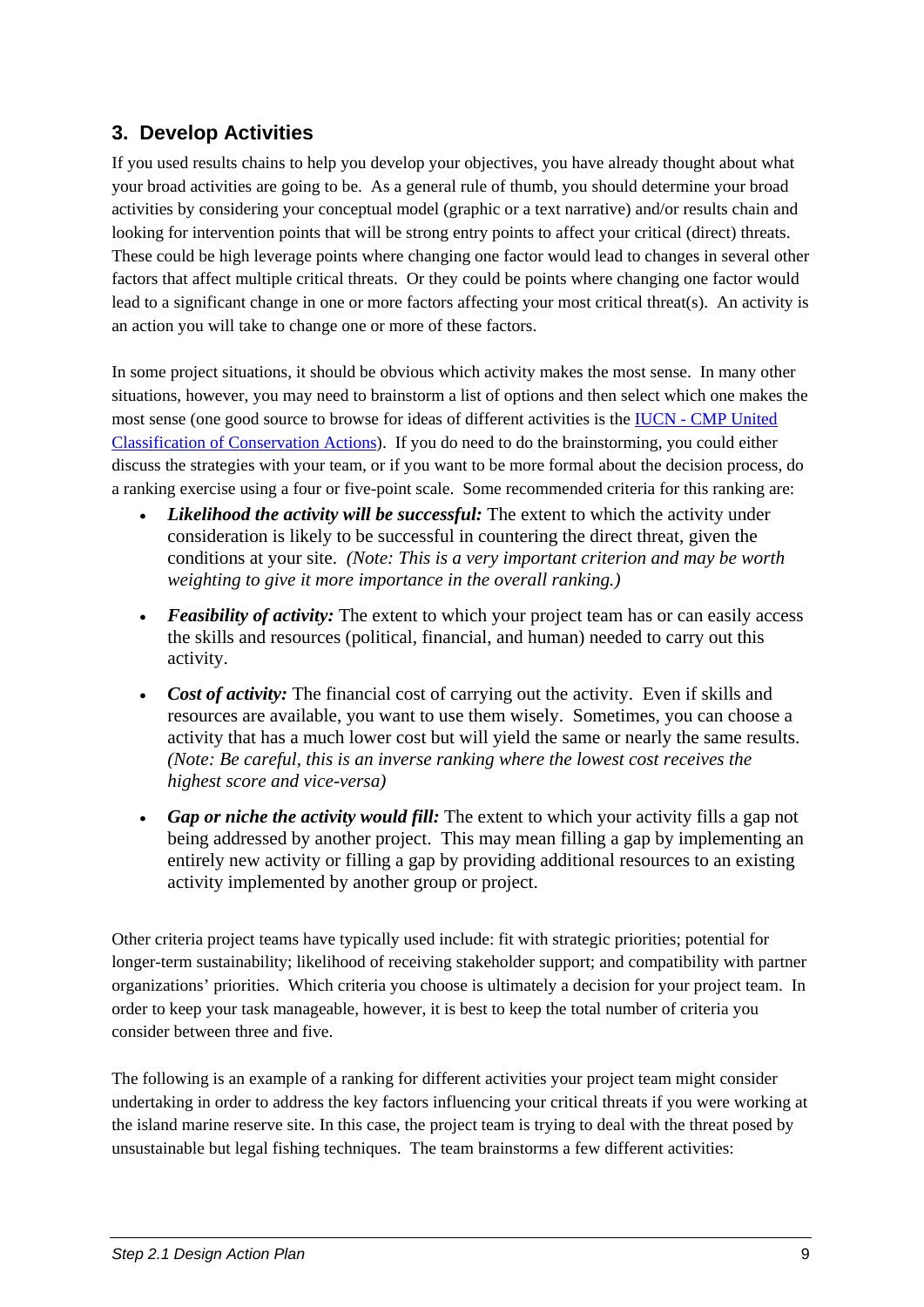- **Promoting Sustainable Fishing Technology** Developing alternative non-destructive techniques and getting fishermen to adopt them.
- **Promoting Direct Protection of Specific Species** Working with fishermen to reduce fishing of sensitive species during critical periods of their lifecycle.
- **Changing Policy to Extend No-Take Marine Protected Areas** Working with the government to make currently legal fishing illegal.
- **Promoting Alternative Livelihood Strategies** Getting fishermen to stop fishing and working instead on eco-tourism enterprises.

The project team then ranks these alternatives as show in Figure 3. In this case, it seems like there is one obvious choice to pursue. Note that in many cases, however, a project team will have to consider combining two or more activities to achieve a given objective. You should interpret your results in the context of your situation, however, and not place too much value on the actual numbers, as the calculations are subjective. It is generally more useful to group activities by high, medium, and low priority.

|                                                                   | Criteria                 |                |                |                |                |          |  |
|-------------------------------------------------------------------|--------------------------|----------------|----------------|----------------|----------------|----------|--|
| <b>Activity</b>                                                   | Likelihood<br>of success | Feasibility    | Cost           | Gap filled     | Total<br>score | Priority |  |
| Promotion of sustainable<br>fishing techniques                    | 3                        | 3              | 4              | 4              | 14             | High     |  |
| Direct protection &<br>enforcement                                | 3                        | 3              | $\overline{c}$ | 3              | 11             | Med      |  |
| Lobbying & policy<br>development                                  | 1                        | $\overline{c}$ | $\overline{c}$ | $\overline{c}$ | 7              | Low      |  |
| Promote alternative<br>livelihood strategies (esp.<br>ecotourism) | 2                        |                | 2              | $\overline{c}$ | 7              | Low      |  |

| Figure 3. Sample Ranking for Activities for Island Marine Reserve Site |  |  |  |
|------------------------------------------------------------------------|--|--|--|

4 = Strategic activity fits the criterion very well; 3 = Strategic activity fits the criterion well; 2 = Strategic activity fits the criterion to a small degree; 1 = Strategic activity does not fit criterion at all

Note: You could also do a relative ranking, where you compare the activities against one another.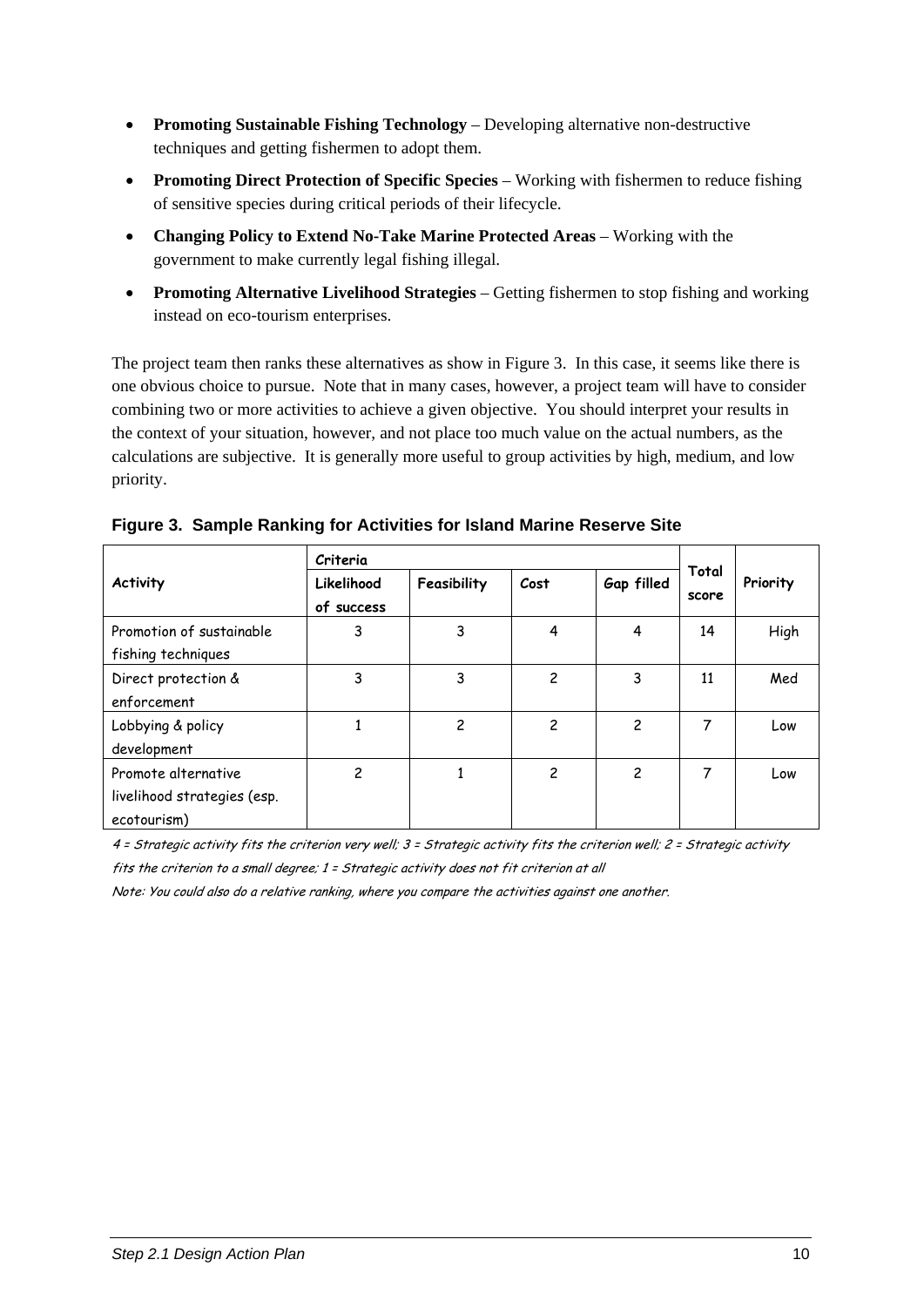## <span id="page-12-0"></span>**4. Compile Your Action Plan**

You should also capture the final versions of your goals, objectives, and activities and the logic behind them in your formal Action Plan. One example is shown in Figure 4. The first column of a tabular logical framework (logframe) can also be a useful tool to help summarize and record your goals, objectives, and activities (click here for [Basic Guidance to Logical Framework Analysis\)](https://intranet.panda.org/documents/folder.cfm?uFolderID=60995). Note that in compiling your action plan, you should be focused on high level strategies/ activities. The specific tasks that you will need to undertake will be fleshed out as you develop your workplan in Step 3.1 (see [Basic Guidance for Workplans](https://intranet.panda.org/documents/folder.cfm?uFolderID=60981))

#### **Figure 4. Excerpt of Sample Action Plan for the Island Marine Reserve Site**

| Goal(s): At least 100% of the rocky reef habitat in the northern bioregion and 25% in the western         |                                                       |                 |          |               |  |
|-----------------------------------------------------------------------------------------------------------|-------------------------------------------------------|-----------------|----------|---------------|--|
| bioregion will contain healthy populations of key species.*                                               |                                                       |                 |          |               |  |
| Objective(s): By 2007, all of the artisanal fishermen in the marine island site that have been trained in |                                                       |                 |          |               |  |
| the use of alternative fishing techniques are using the new, sustainable fishing techniques and gear      |                                                       |                 |          |               |  |
| <b>Strategy: Promotion of sustainable fishing techniques</b>                                              |                                                       |                 |          |               |  |
| <b>Activities</b>                                                                                         | <b>Person</b><br>Person<br>Date to<br><b>Comments</b> |                 |          |               |  |
|                                                                                                           | responsible for                                       | responsible for | be done  |               |  |
|                                                                                                           | doing                                                 | monitoring      |          |               |  |
| <b>Activity 1. Analyze what</b>                                                                           | Cristina                                              | Cristina        | January  |               |  |
| technologies island marine                                                                                |                                                       |                 | 2006     |               |  |
| reserve fisheries                                                                                         |                                                       |                 |          |               |  |
| cooperatives will need to                                                                                 |                                                       |                 |          |               |  |
| meet the requirements of                                                                                  |                                                       |                 |          |               |  |
| target markets                                                                                            |                                                       |                 |          |               |  |
| Activity 2. Train the                                                                                     | John                                                  | John            | January- | First a pilot |  |
| fishermen in the identified                                                                               |                                                       |                 | June     | phase.        |  |
| technologies                                                                                              |                                                       |                 | 2006     | Eventually    |  |
|                                                                                                           |                                                       |                 |          | expand, if    |  |
|                                                                                                           |                                                       |                 |          | successful    |  |
| <b>Activity 3. Assess progress</b>                                                                        | John & Cristina                                       | Cristina        | June     |               |  |
| to date and make go/no go                                                                                 |                                                       |                 | 2006     |               |  |
| decision                                                                                                  |                                                       |                 |          |               |  |
| Activity 4. Assist with                                                                                   | John                                                  | John            | June     | Assuming      |  |
| implementation & marketing                                                                                |                                                       |                 | 2006     | make go       |  |
|                                                                                                           |                                                       |                 | onwards  | decision      |  |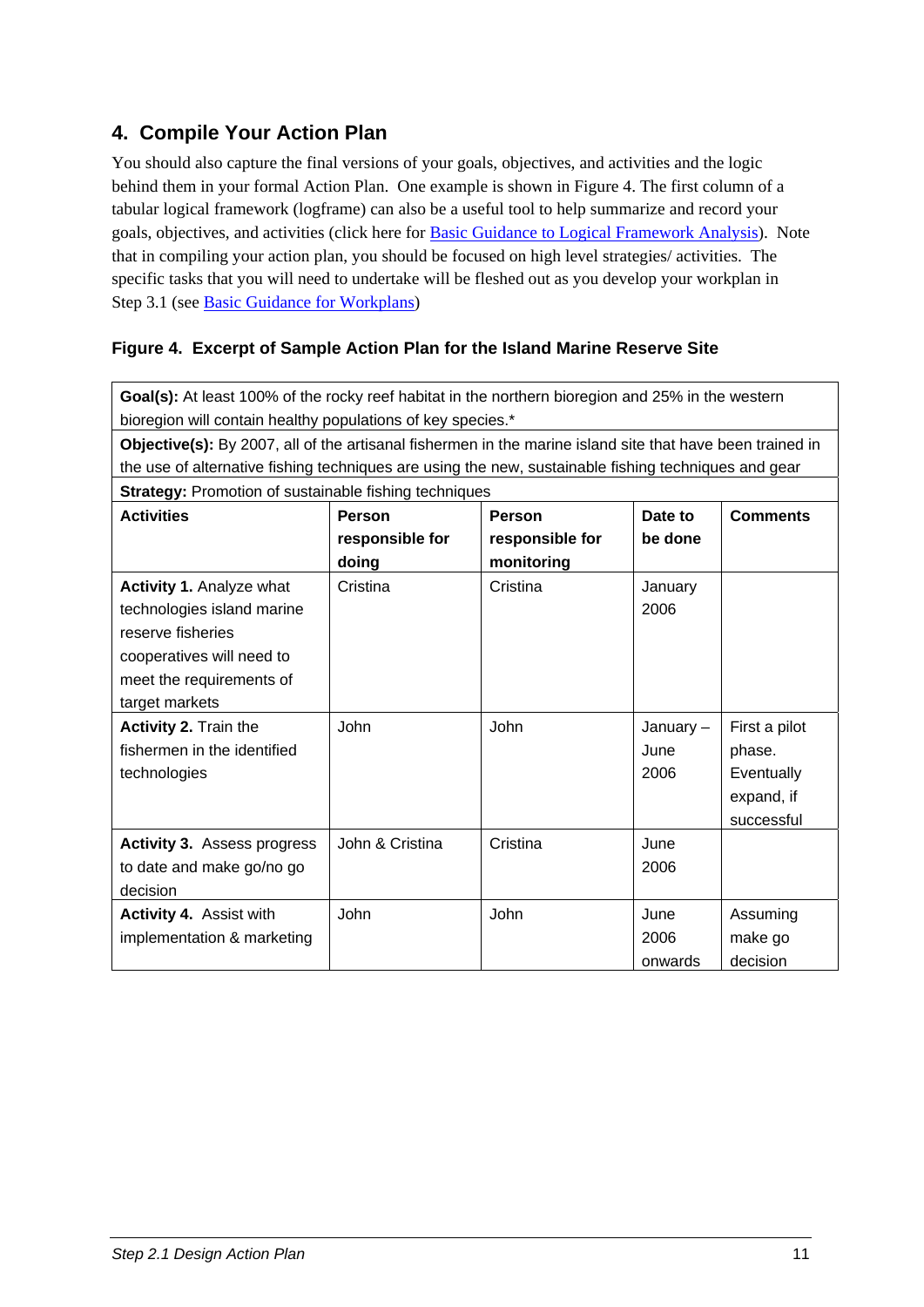## <span id="page-13-0"></span>**Examples**

The following are some examples of (good and not-so-good) goals and objectives, based on fictitious scenarios. These are designed to help you think about how you should apply the criteria to your goals and objectives to determine whether they meet these criteria.

**Scenario 1:** Your project is working in a marine area (Serena Bay) where one of your critical threats to your mangrove target is the harvesting of mangrove trees. This critical threat is primarily driven by the use of mangrove trees for housing construction in the communities of Serena and Punto Azul.

#### **1.1 Goals**

#### **Example of a well-developed goal:**

**Target:** Mangrove forests in Serena Bay

**Goal:** In 20 years from the start of the project, the Serena Bay contains a continuous block of at least 50,000 hectares of mangroves, with its associated species, that sustains important ecological processes (fishing breeding, protection against coastal erosion, etc.).

Exercise: Review the criteria for goals for yourself to make sure this goal complies.

#### **Example of a poorly-developed goal:**

**Target:** Mangrove forests in Serena Bay **Goal:** Improve the protection of Serena Bay's mangroves.

Exercise: What is wrong with or missing from this goal? You should review your criteria, one by one, and ask yourself which it meets:

- Linked to Targets? Yes, Serena Bay mangroves is the target
- Impact Oriented? Not really it says "improve" but what if you are able to save only a single mangrove tree in this 20 year project? You could say that technically there are more trees, but the desired target status has not been reached..
- Measurable? No. What is meant by "improve"? Is it increase hectarage? Improve the growing conditions for existing trees?
- Time Limited? No. There is no time boundary set on this goal.
- Specific? No. Again, what is meant by "improve" or "protection"?

#### **1.2 Objectives**

#### **Example of a well-developed objective:**

**Factor Affected:** Use of mangrove in housing construction

**Objective:** After seven years from the start of the project, all new houses in Serena and Punto Azul will be constructed without the use of mangrove wood and will instead use substitute materials.

Exercise: Review the criteria for objectives for yourself to make sure this objective complies.

#### **Example of a poorly-developed objective:**

**Factor Affected:** Use of mangrove in housing construction

**Objective:** To establish a sustainable enterprise-based conservation and development project that meets the needs of local people in Serena Bay and Punto Azul.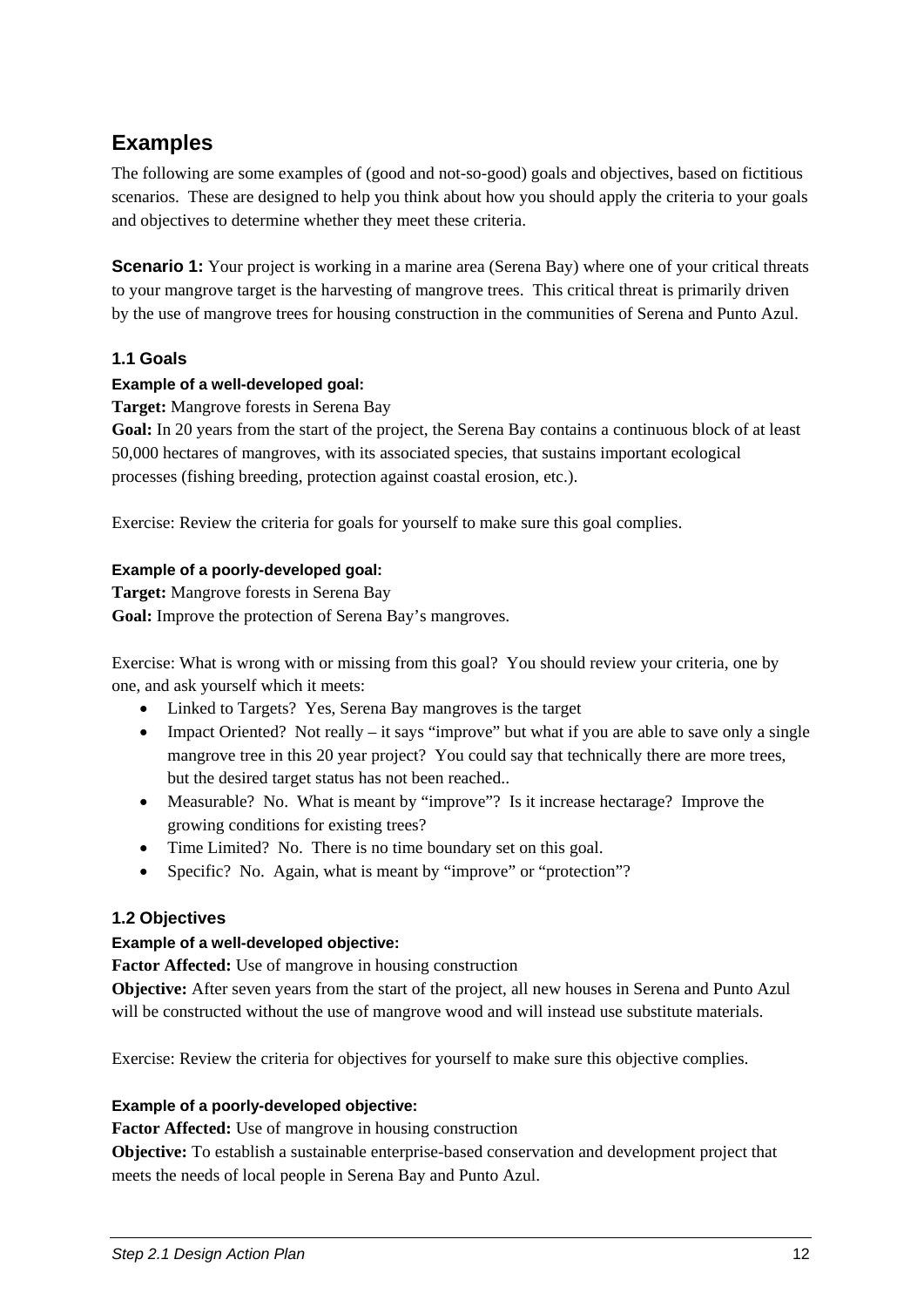Exercise: What is wrong with or missing from this objective? You should review your criteria, one by one, and ask yourself which it meets:

- Outcome Oriented? No. The statement does not indicate any direction of change to the critical factor of use of mangrove in housing construction.
- Measurable? Technically, yes. You can say that the project is established or not.
- Time Limited? No, there is no mention of time.
- Specific? No. What is meant by "sustainable"? What needs must be met? It is highly likely that project team members will interpret this statement differently.
- Practical? Possibly. It is hard to answer this question without really knowing more about the site's context.

If you look again at this objective, you might notice that it is really an activity and not an objective.

#### **1.3 Activities**

- Promote alternative wood sources for housing construction
- Strengthen community enforcement of mangrove protection

**Scenario 2:** Your project is working in the buffer zone of a protected montane forest (Lithocarpus National Park) where the greatest critical threat to your target of white spotted monkeys is hunting for commercial purposes (mainly, meat for local urban markets). This hunting is carried out by outsiders from neighbouring urban areas.

#### **2.1 Goals**

#### **Example of a well-developed goal:**

**Target:** White-spotted monkeys

**Goal:** By 2020, at least 100 pairs\* of white spotted monkeys of reproductive age will be established and breeding successfully in Lithocarpus National Park.

*\* Note: project team needs to verify this number with biologists to determine how many pairs are needed to establish a viable population* 

Exercise: Review the criteria for goals for yourself to make sure this goal complies.

As you will see in the above goal, you may not always have all the information you need to set your goals or objectives with certainty. This is normal. It is perfectly acceptable to have some level of uncertainty, as long as you make sure to talk to the appropriate people to fill in gaps and return to your plan in the near future to update it.

#### **Example of a poorly-developed goal:**

**Target:** White-spotted monkeys **Goal:** Increase the population of white spotted monkeys in Lithocarpus National Park

Exercise: What is wrong with or missing from this goal? You should review your criteria, one by one, and ask yourself which it meets: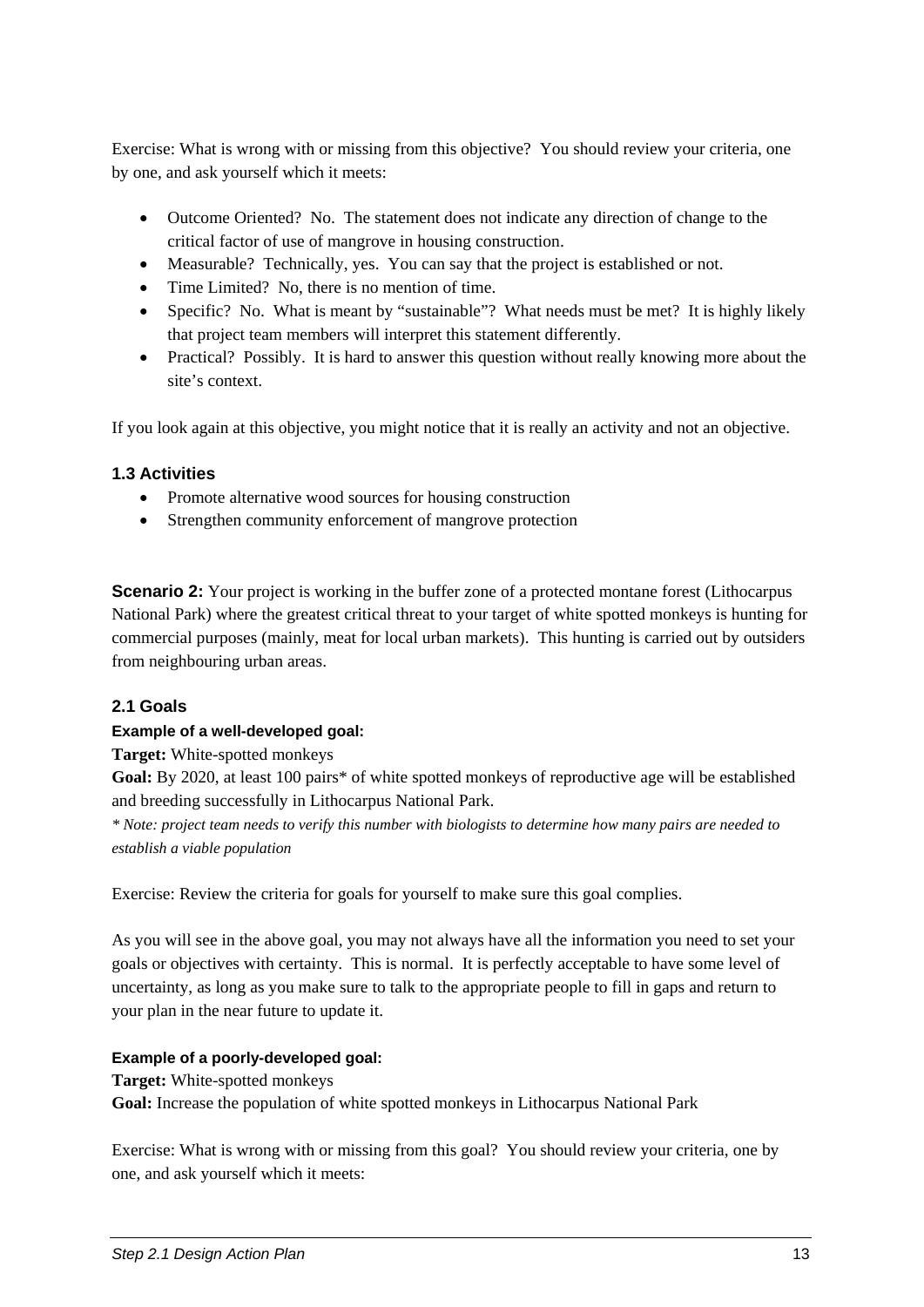- Linked to Targets? Yes, white spotted monkeys are the target.
- Impact Oriented? Yes, to a certain degree. The project seeks to increase their population, but it is not clear by how much and whether that is enough to really have an important impact.
- Measurable? Yes, you could go out and physically count all monkeys or count monkey viewings in census areas and extrapolate.
- Time Limited? No. There is no time boundary set on this goal.
- Specific? No. What increase is needed? Can your project team claim success if there are 3 additional monkeys at the end of your project? Does age or reproductive status of the monkey matter? Does health of the monkeys matter?

#### **2.2 Objectives**

#### **Example of a well-developed objective:**

**Factor Affected:** Monkey meat sold for commercial purposes

**Objective:** Within five years of the start of our project, the number of kilos of monkey meat sold in the two main local markets (Bokono and Kilompa) will decrease by 75% from 2005 values.

Exercise: Review the criteria for objectives for yourself to make sure this objective complies.

Note: Do you see any potential problems with this objective? The number of kilos of monkey meat might decrease for two reasons: 1) because hunting has decreased or 2) because there are fewer monkeys because they have been over-hunted. When collecting monitoring data for this objective, this project team will want to keep this in mind and should analyze the data in the context of their goal, which looks more directly at monkey population numbers. If the volume of monkey meat for sale declines and the populations of monkey meat declines, then the project is not being successful in achieving either its goal or its objective. The decline in monkey meat sales is most likely due to smaller monkey populations, not an effective project.

#### **Example of a poorly-developed objective:**

**Factor Affected:** Commercial hunting of white-spotted monkeys **Objective:** In five years, commercial hunting of white-spotted monkeys decreases.

Exercise: What is wrong with or missing from this objective? You should review your criteria, one by one, and ask yourself which it meets:

- Linked to a Critical Factor? Yes, the objective is oriented toward the main critical threat to the white spotted monkeys – commercial hunting.
- Outcome Oriented? Yes, to a certain degree. The project hopes to decrease the commercial hunting of white spotted monkeys, but it is not clear the amount of decrease expected and whether that is significant.
- Measurable? Technically yes, but it is not really clear what should be measured the  $#$  of fines for hunting violations, the # of hunters/month seen by local villagers, the volume of meat sold at local markets, etc. So, this objective could be made more measurable by specifying this.
- Time Limited? Yes, although it would be better to use a specific year or indicate five years from when. The project start date? Outsiders looking at this will not know the baseline year.
- Specific? No. What decrease in commercial hunting is needed? Where should this decrease take place?